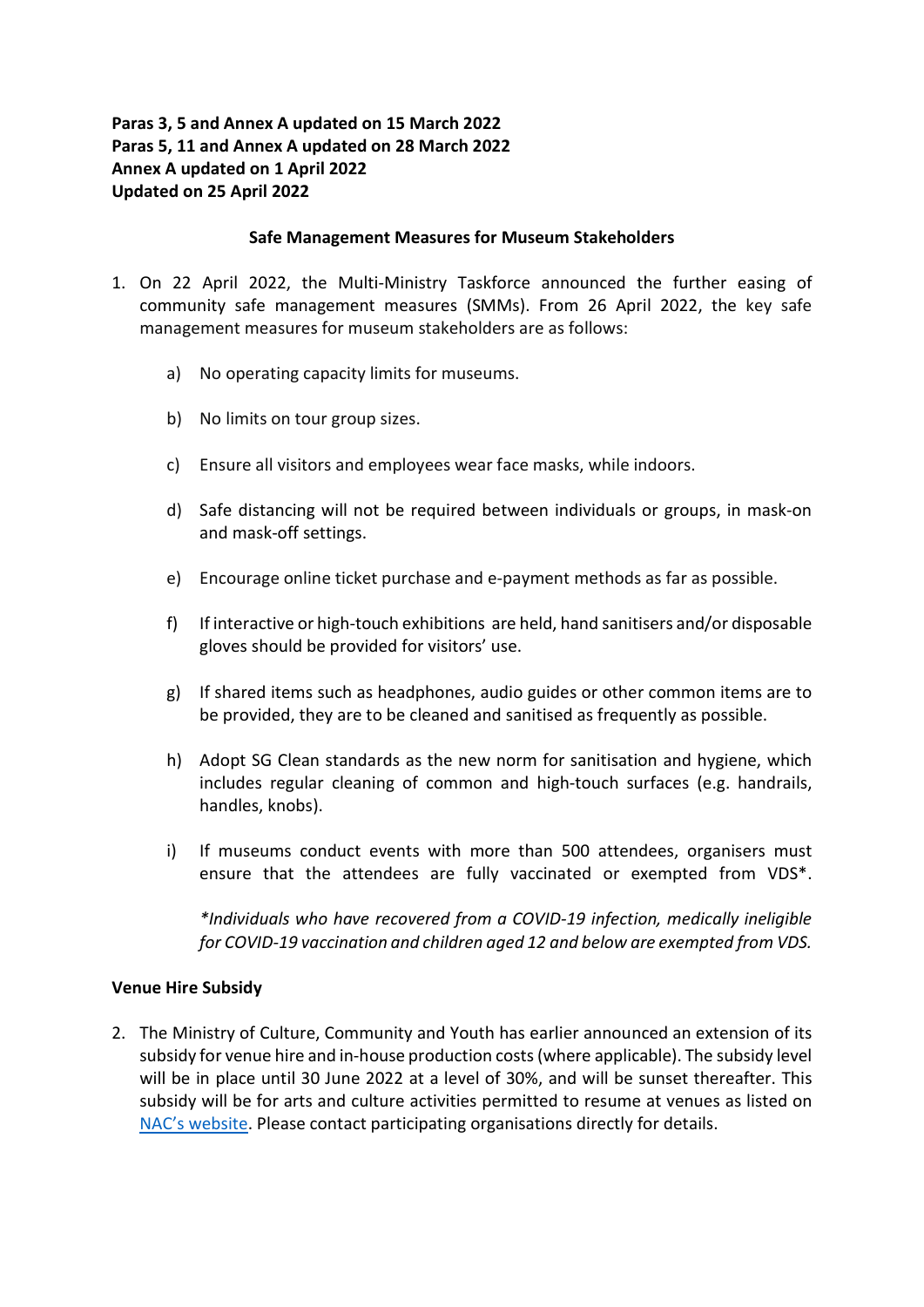3. Details on other forms of support for the arts and culture sector can be found at Funding and Schemes | National Arts Council (nac.gov.sg). Self-Employed Persons and freelancers can also subscribe online to NAC's Arts Resource Hub for access to shared resources, services and advice.

# Towards a Safe and Sustainable Re-opening

- 4. NHB will monitor the situation closely and take action against any non-compliance with required safe management measures. Museum stakeholders who do not implement or comply with requirements may be required to cease operations, disqualified for government grants and assistance, and subject to penalties under the COVID-19 (Temporary Measures) Act 2020. Additional penalties may be imposed on museum stakeholders whose premises are found to have been a place of transmission of COVID-19, if they have not adhered to these requirements.
- 5. A safe and sustainable re-opening requires all of us, including museum stakeholders, to play our part. It is critical that we continue to exercise caution, adhere to safe management measures, and practice social responsibility. Collectively, we can progressively re-open our economy and society while remaining safe.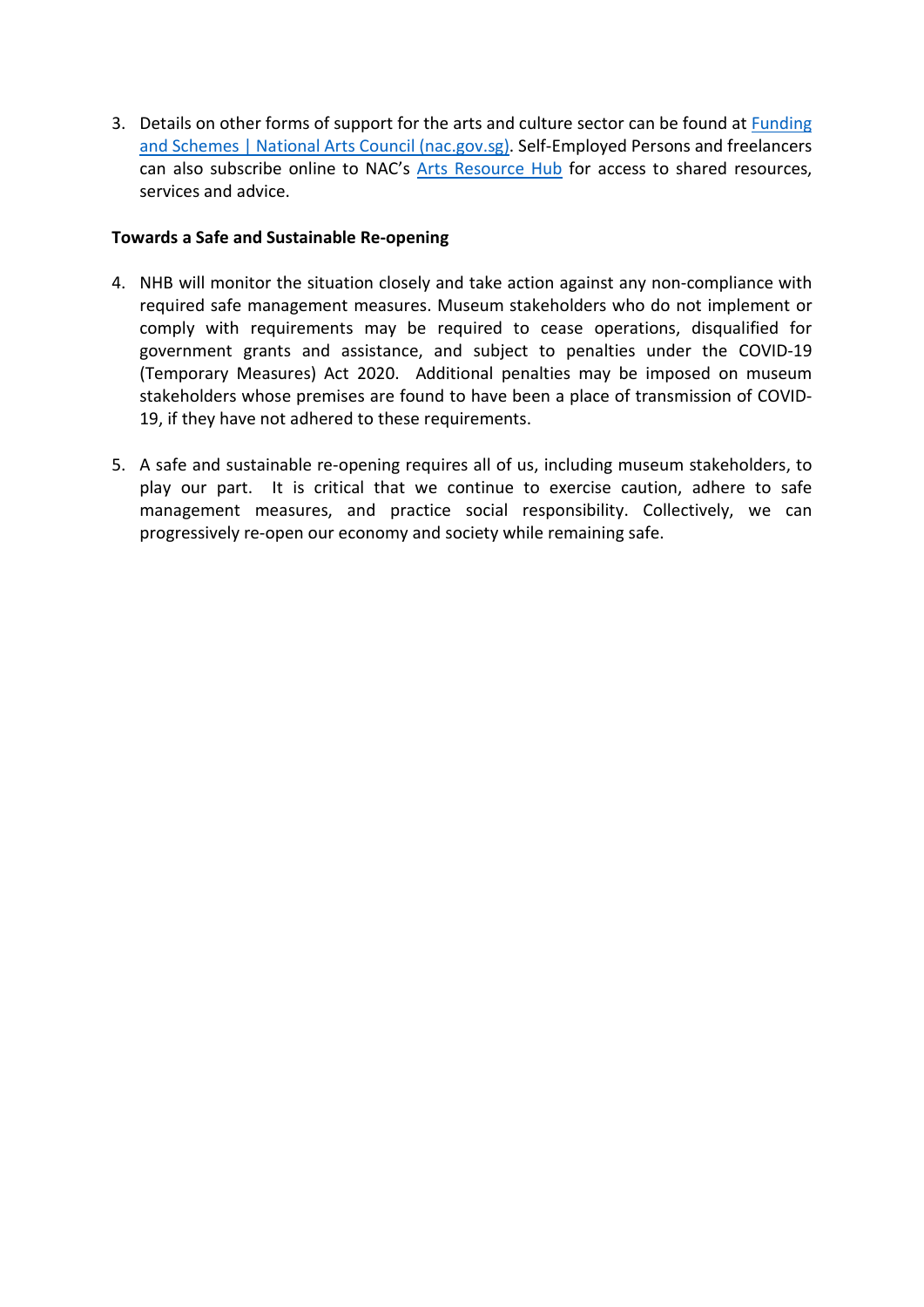### NATIONAL HERITAGE BOARD

ANNEX A



CHECKLIST OF SAFE MANAGEMENT MEASURES FOR MUSEUM Heritage STAKEHOLDERS

### Please note that mandatory safe management measures have been highlighted in bold.

GENERAL OPERATIONAL GUIDELINES

#### 1. PREPARING STAFF

- □ Adhere to MOM's safe management measures of workplaces for all NHB staff and vendors.
- $\Box$  Staff to wear face masks while indoors and wash hands regularly. Please note that the wearing of face masks while indoors is mandatory.
- $\Box$  A face shield may be worn on top of a face mask to provide additional protection. The wearing of face shields without face masks are allowed for the following exempt groups only:
	- (a) Children 12 years and below who may have difficulty wearing a face mask;
	- (b) Persons with health conditions causing medical difficulties when face masks are worn.

Please refer to MOH's guidelines for further details on the use of face masks and face shields.

 $\Box$  Conduct briefings and check-ins with staff (including vendors) on safe management SOPs, personal responsibilities, and SOP for management of unwell and noncompliant visitors if necessary.

### 2. PREPARING FACILITIES: SAFE MANAGEMENT

- $\Box$  Adopt the following practices for interactive exhibitions:
	- Sanitise interactives frequently.
	- Place hand sanitisers near interactives with notices requesting visitors to sanitise their hands before and after touching interactives or provide disposable gloves. If possible, apply self-disinfecting coating.
- $\Box$  Put up notices in both front and back of premises to remind visitors and employees of prevailing safe management measures and encourage them to observe social norms such as:
	- Observe good personal hygiene (e.g. regular hand washing, refrain from touching face, etc);
	- Avoid handshakes; and
	- Avoid speaking vigorously to reduce risk of transmission through aerosol.
- $\Box$  Establish appropriate cleaning protocols for shared work areas and equipment (e.g. front desks, computers, phones, handrails, door handles, elevator buttons, bathrooms, etc.).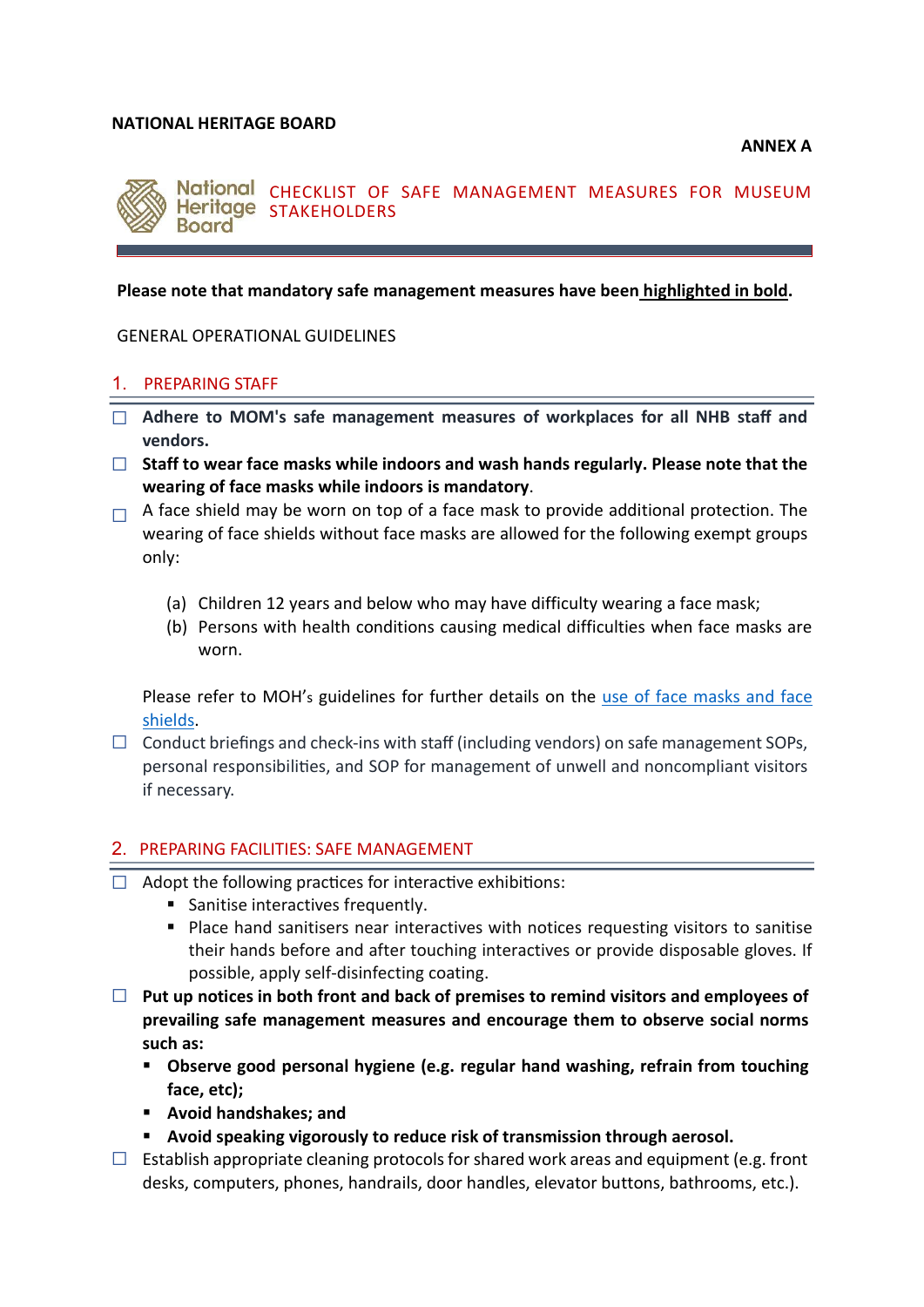- $\Box$  Review hours of operation to ensure adequate time to clean and disinfect premises.
- $\Box$  Establish protocols for handling noncompliance incidents (e.g. visitors refusing to wear face masks, etc.).

# 3. PREPARING FACILITIES: SANITISATION AND HYGIENE

- ☐ Ensure SG Clean standards for sanitisation and hygiene standards, such as: ☐ Frequent disinfection of common surfaces and communal areas. ☐ Place hand sanitisers at key area/high touch-point areas.
	- ☐ Provide cleaning agents (e.g. toilet paper, soap, etc.) at all toilets.

## 4. CONDUCTING GUIDED TOURS WITHIN MUSEUM PREMISES

- ☐ For guided tours, refer to STB's Guidelines.
- □ For Museum-based Learning programmes, refer to Guidelines for School Visits.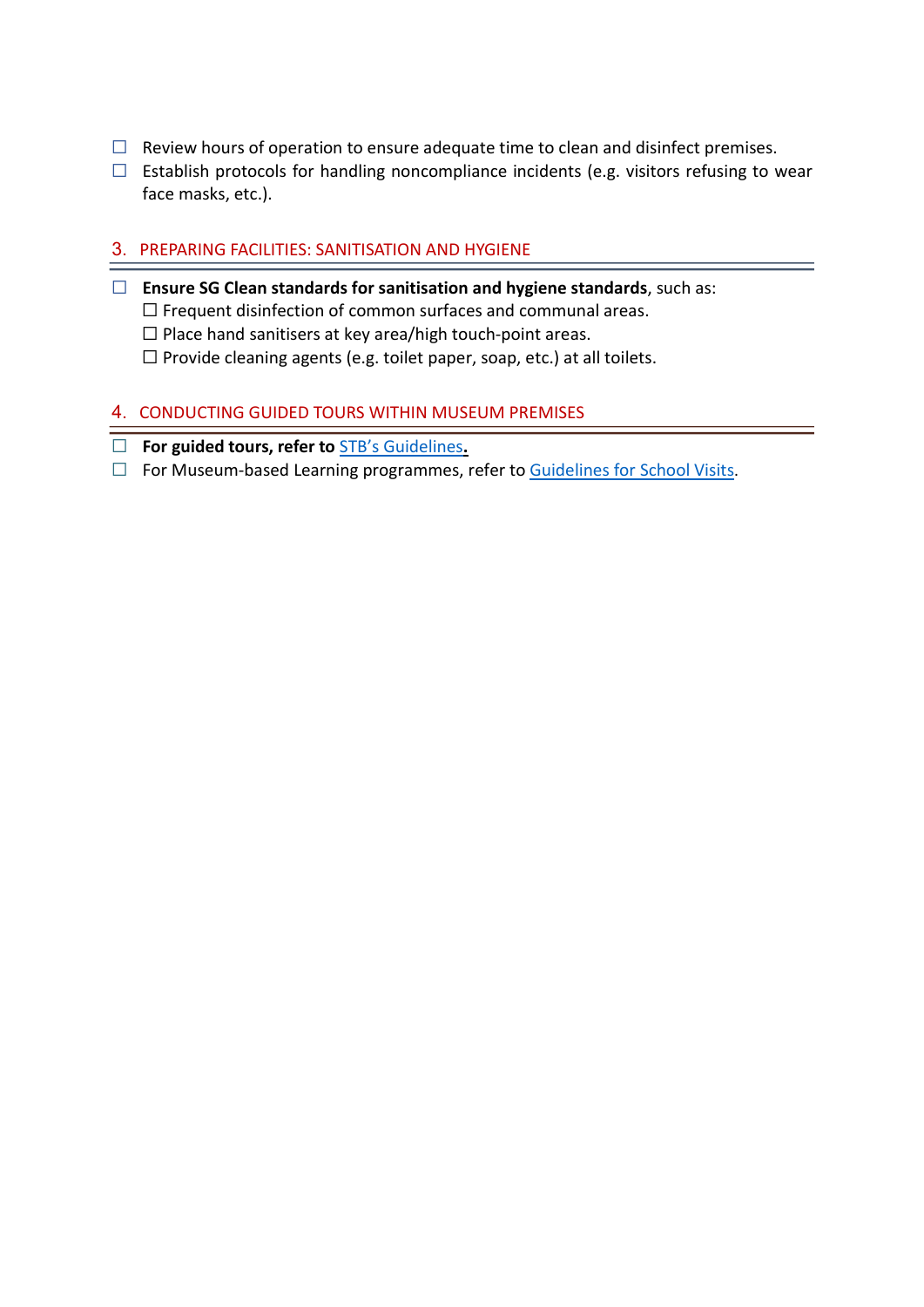## VISITOR MANAGEMENT

# 1. PRE-ARRIVAL

- $\Box$  Provide pre-arrival information on Safe Management Measures (e.g. make the information available on website, social media platforms, etc.).
- □ Encourage online ticketing purchases.
- $\Box$  Publish and explain new entry procedures on all media channels to manage visitor expectations.

# 2. AT MUSEUM ENTRANCE

- $\Box$  Ensure all visitors wear face masks while indoors. The wearing of face shields instead of face masks are allowed for the following exempt groups only:
	- (a) Children 12 years and below who may have difficulty wearing a mask;
	- (b) Persons with health conditions causing medical difficulties when masks are worn.

Please refer to MOH's guidelines for further details on the use of face masks and face shields.

## 3. AT ADMISSION COUNTER

 $\Box$  Promote the use of contactless payment. If cash payments are necessary, wear gloves and/or sanitise hands after handling cash.

# 4. IN THE GALLERIES

- ☐ Increase frequency of cleaning of common surface areas.
- $\Box$  Make hand sanitisers available in high touch-point and high traffic areas.
- $\Box$  If shared headphones/audio guides and reusable translation text guides are required. the items are to be cleaned and sanitised as frequently as possible.
- $\Box$  Collaterals can be displayed for visitors to pick up.
- $\Box$  Provide online versions of gallery text and/or captions.

# 5. EVENTS INCLUDING PUBLIC PROGRAMMES

□ For events<sup>1</sup> including public programmes, refer to **MOM's guidelines**.

# 6. AT THE MUSEUM RETAIL SHOP

- $\Box$  All retail shops to abide by prevailing guidelines by Enterprise Singapore.
- $\Box$  Promote the use of contactless payment. If cash payments are necessary, wear gloves and/or sanitise hands after handling cash.

<sup>&</sup>lt;sup>1</sup> For MICE events or wedding solemnisations and receptions that are held in museum venues, refer to Safe Management Measures for MICE Events | STB or

http://www.gobusiness.gov.sg/images/guides/WeddingAdvisoryv2.pdf respectively for further specific guidelines that apply.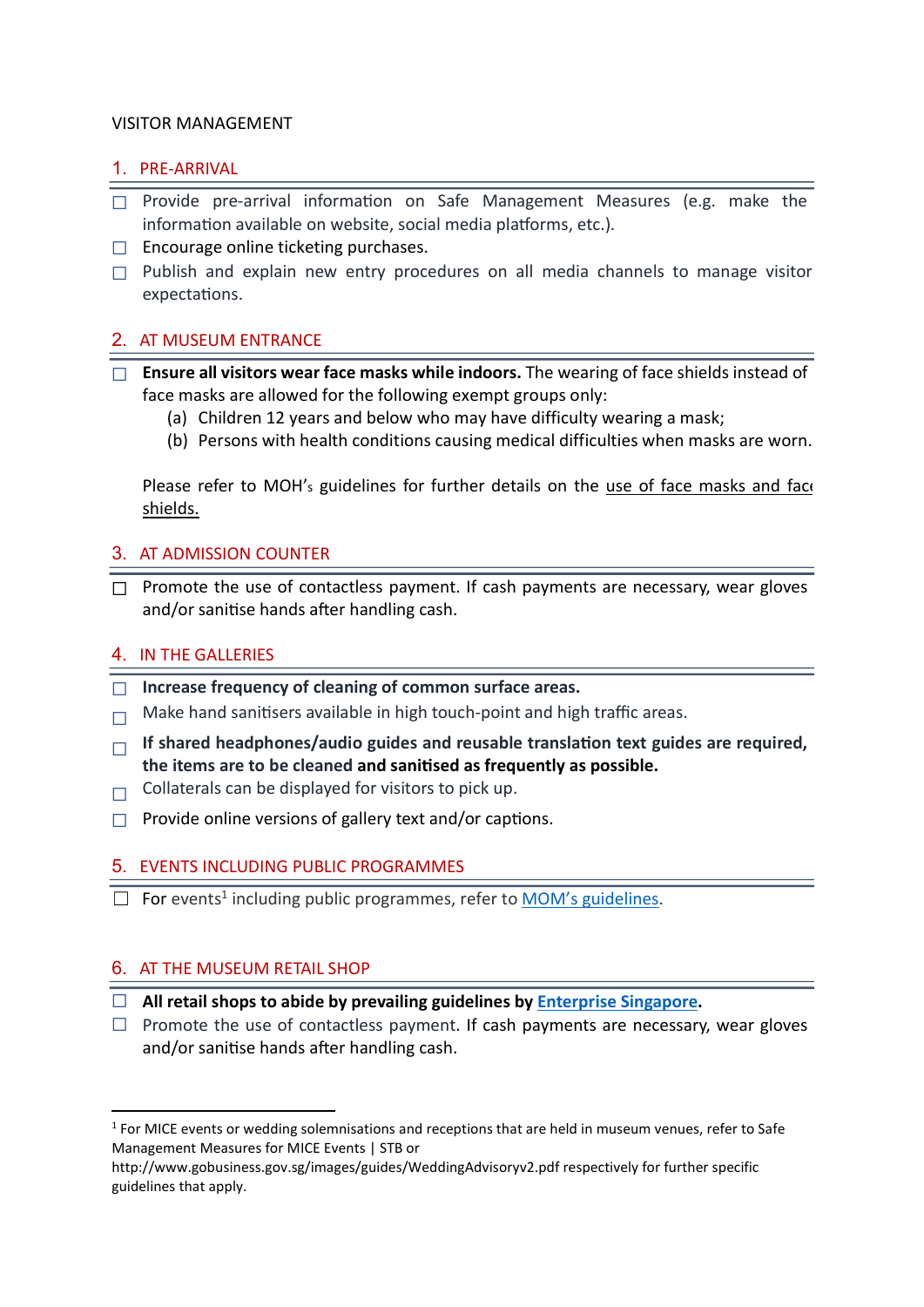# 7. AT FOOD & BEVERAGE OUTLETS

- □ All F&B outlets to abide by prevailing guidelines by **Enterprise Singapore**.
- $\Box$  Promote the use of contactless payment. If cash payments are necessary, wear gloves and/or sanitise hands after handling cash.

# 8. AT THE LIFTS/ESCALATORS/CORRIDORS/COMMON SPACES

- □ Increase frequency of cleaning of common surface areas.
- ☐ Water fountains can be operated for refilling water bottles only.

# 9. IN THE RESTROOM/TOILETS

☐ Increase frequency of cleaning of common surface areas.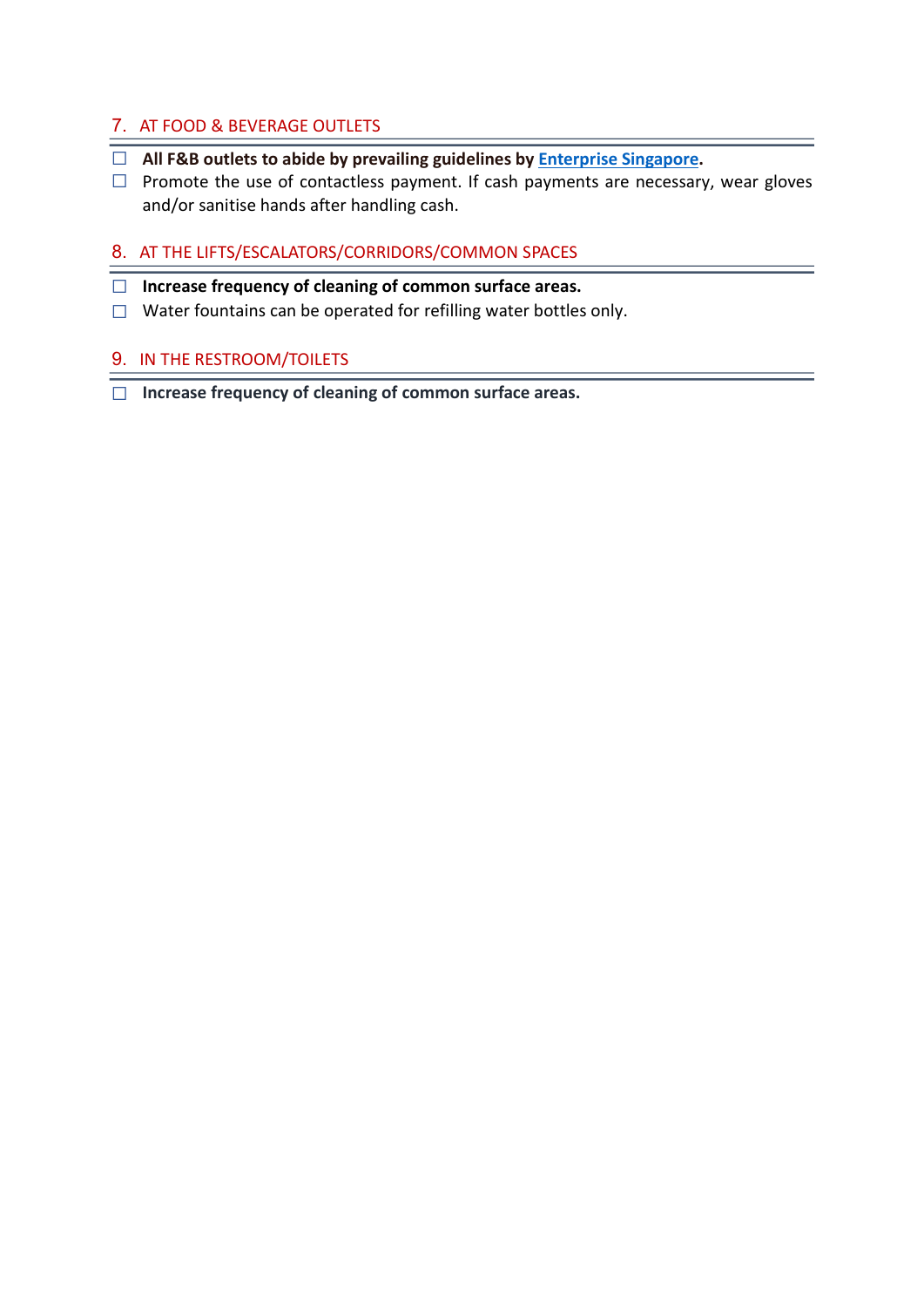

Upon receiving notification of a confirmed case:

- 1. Gather information on movement of confirmed staff prior to exhibiting symptoms.
- 2. Immediately inform staff who have been in contact with the confirmed case to monitor their health, including self-testing and to follow the necessary SOPs if test results are positive.
- 3. Carry out thorough cleaning and disinfection of all relevant on-site areas and assets exposed to confirmed cases, in accordance with NEA guidelines.
- 4. Checks on upcoming events, venue bookings etc which may be affected.
- 5. Identify immediate stakeholders to be updated if necessary (eg. Board, management, tenants/landlord, external partners, etc).
- 6. Prepare internal comms and public comms statements if necessary.
- 7. Continue with enhanced cleaning and disinfection regime.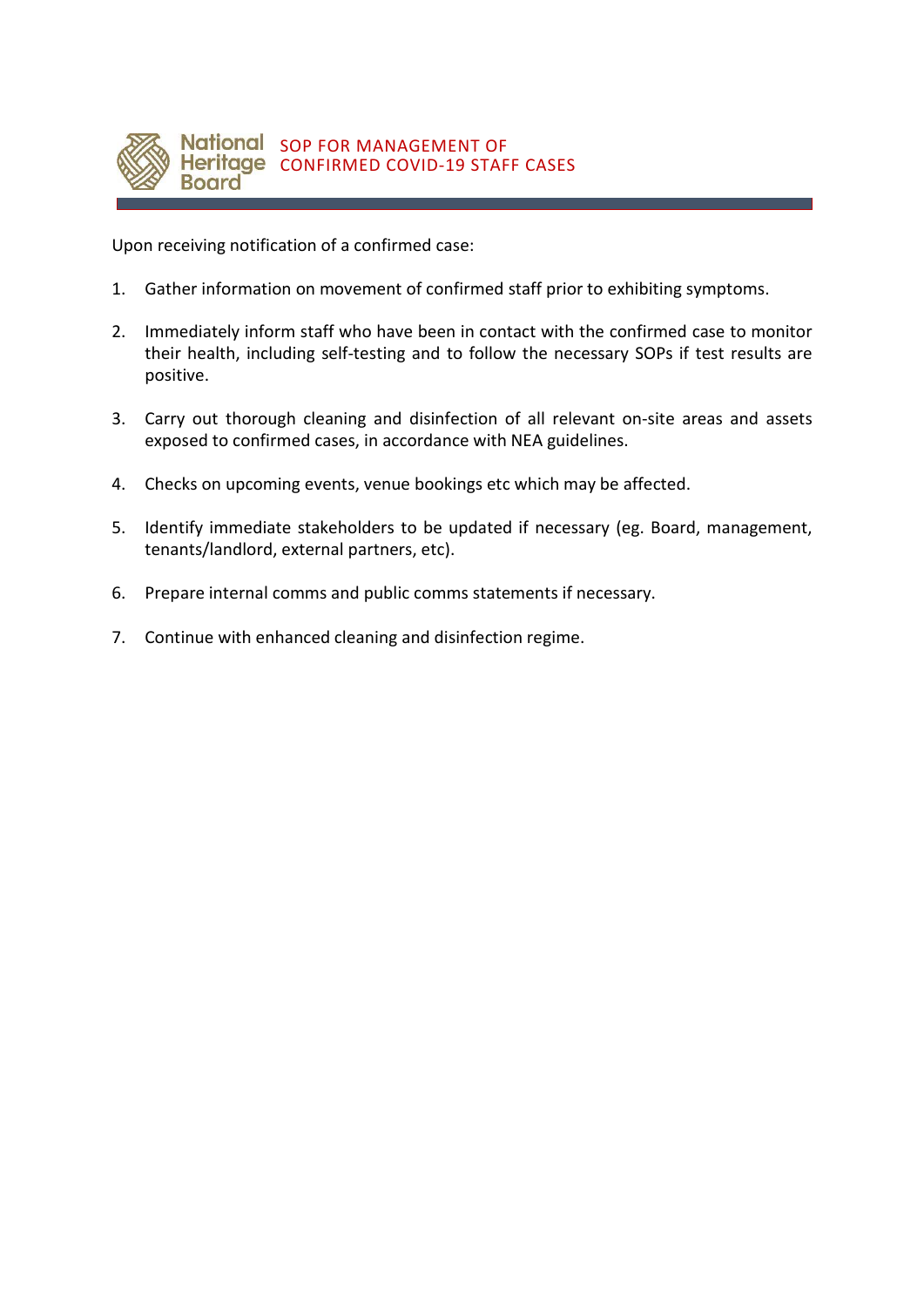

## BEFORE

- $\Box$  Ensure a pandemic plan is in place for prompt execution.
- $\Box$  Prepare comms templates in advance for internal and external communications.
- $\Box$  Prepare a list of NEA-approved contractors to be ready on hand for ease of activation; good to already engage them prior to any case happening.
- $\Box$  Ensure internal comms to staff, that they should report to HR and their direct supervisor once they have been confirmed.

## DURING

- $\Box$  Once staff has informed HR and direct supervisor of his/her positive test result, speak to confirmed staff to verify details, and gather his/her movements prior to exhibiting symptoms.
- $\Box$  Identify staff who have been in close contact with confirmed staff case. Identified staff should be asked to perform a self-administered ART test. If test result is positive, staff is to adhere to prevailing MOH's Guidelines. All staff are to continue to monitor their health.
- $\Box$  Carry out cleaning and disinfection regime.
- $\Box$  Check upcoming events, venue bookings, etc. which may be affected.
- ☐ If necessary, update immediate stakeholders (e.g. Board, management, tenants/landlord, external partners, etc.)
- $\Box$  If necessary, prepare internal comms and public comms statements.
- $\Box$  Continue to support MOH on contact tracing follow-up actions, if any.

#### AFTER

- $\Box$  Continue with enhanced cleaning and disinfection regime.
- ☐ Conduct review on case management. Document and file it for future reference and knowledge management.